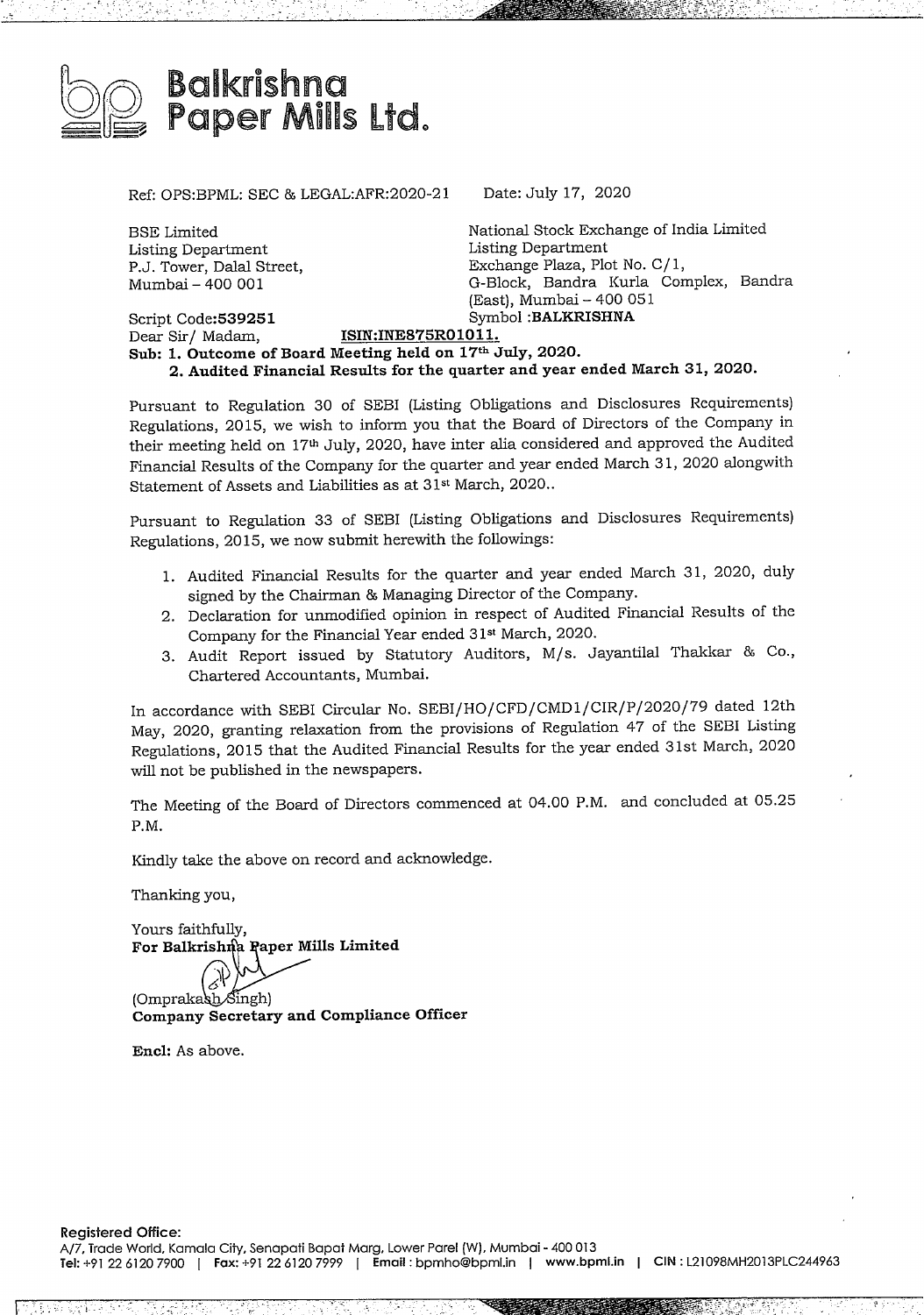

Ref: OPS:BPML: SEC & LEGAL:AFR-UO:2020-21 Date: July 17, 2020

BSE Limited Listing Department P.J. Tower, Dalal Street, Mumbai- 400 001

National Stock Exchange of India Limited Listing Department Exchange Plaza, Plot No. C/ 1, G-Block, Bandra Kurla Complex, Bandra (East), Mumbai- <sup>400</sup> <sup>051</sup> Symbol **:BALKRISHNA**

Script **Code:539251**

**ISIN:INE875R01011.**

Dear Sirs,

**Sub: Declaration for unmodified opinion in respect of Audited Financial Results of the Company for the financial year ended 31st larch, 2020.**

Pursuant to Regulation 33 of the SEBI (Listing Obligations and Disclosure Requirements) Regulations, 2015, as amended from time, the Company herein declares that the Statutory Auditors of the Company, M/s. Jayantilal Thakkar & Co., Chartered Accountants (Firm Registration No.104133W) have issued an Audit Report with unmodified opinion in respect of Audited Financial Results of the Company for the quarter and year ended on March 31, 2020.

This is for your information and record.

Thanking you,

Yours faithfully, **For Balkrishna Paper Mills Limited**

For Balkrishna Paper Mills Limite<br>
(Anurag Poddar)<br>
Chairman and Managing Director (Anurag Poddar)

#EEGARE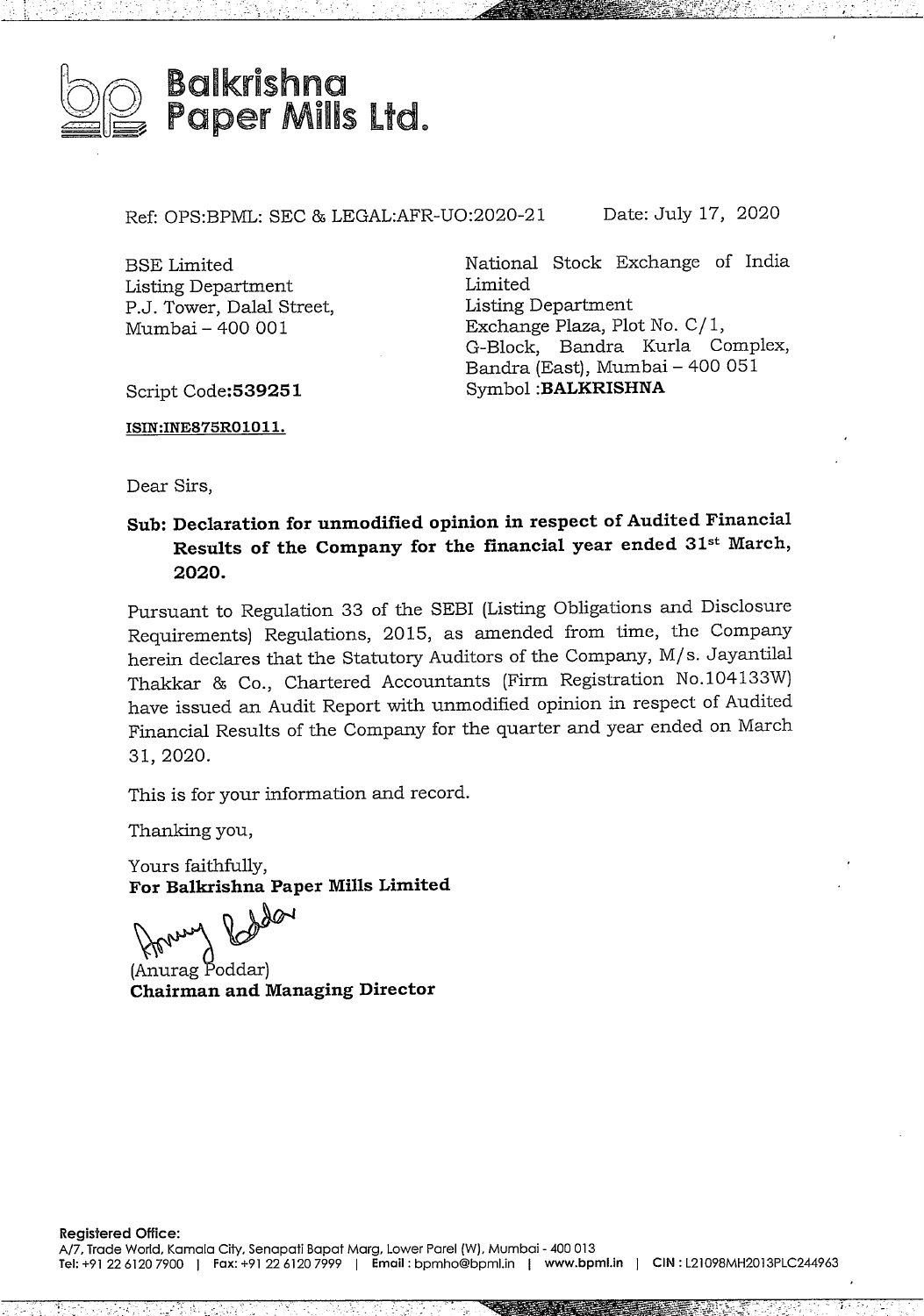**Independent Auditor's Report on the Quarterly and Year to Date Audited Financial Results of the Company Pursuant to the Regulation <sup>33</sup> of the SEBI (Listing Obligations and Disclosure Requirements) Regulations, 2015, as amended**

# **To The Board of Directors of Balkrishna Paper Mills Limited**

## **Report on the audit of the Financial Results**

## **Opinion**

We have audited the accompanying statement of quarterly and year to date financial results of **Balkrishna Paper Mills Limited** (the "Company'') for the quarter ended March 31, 2020 and for the year ended March 31, <sup>2020</sup> (''Statement''), attached herewith, being submitted by the Company pursuant to the requirement of Regulation <sup>33</sup> of the SEBI (Listing Obligations and Disclosure Requirements) Regulations, 2015, as amended (the "Listing Regulations'').

In our opinion and to the best of our information and according to the explanations given to us, the Statement:

- i. is presented in accordance with the requirements of the Listing Regulations in this regard; and
- ii. gives <sup>a</sup> true and fair view in conformity with the applicable accounting standards and other accounting principles generally accepted in India, of the profit/(loss) and other comprehensive income and other financial information of the Company for the quarter ended March 31, 2020 and for the year ended March 31, 2020.

#### **Basis for Opinion**

We conducted our audit in accordance with the Standards on Auditing (SAs) specified under section 143(10) of the Companies Act, 2013, as amended ("the Act"). Our responsibilities under those Standards are further described in the "Auditor's Responsibilities for the Audit of the Financial Results" section of our report. We are independent of the Company in accordance with the Code of Ethics issued by the Institute of Chartered Accountants of India together with the ethical requirements that are relevant to our audit of the financial statements under the provisions of the Act and the Rules thereunder, and we have fulfilled our other ethical responsibilities in accordance with these requirements and the Code of Ethics. We believe that the audit evidence obtained by us is sufficient and appropriate to provide <sup>a</sup> basis for our opinion.

# **Material Uncertainty Related to Going Concern**

We draw attention to the Note No.5 with respect to the losses incurred by the company and erosion of its net worth and preparation of the financial statements on going concern assumption, based on the reasons and assumptions stated in the aforesaid note. The company's ability to continue as <sup>a</sup> going concern is dependent on generation of the expected cash flows to be able to meet its obligations as and when they arise.

Our opinion is not modified in respect of the same.

#### **Emphasis of Matter**

We draw attention to Note No.6 of the accompanying financial results, which describes the management's evaluation of impact of uncertainties related to COVID-I9 and its conseque effects on the operations of the Company.

Our opinion is not modified in respect of this matter.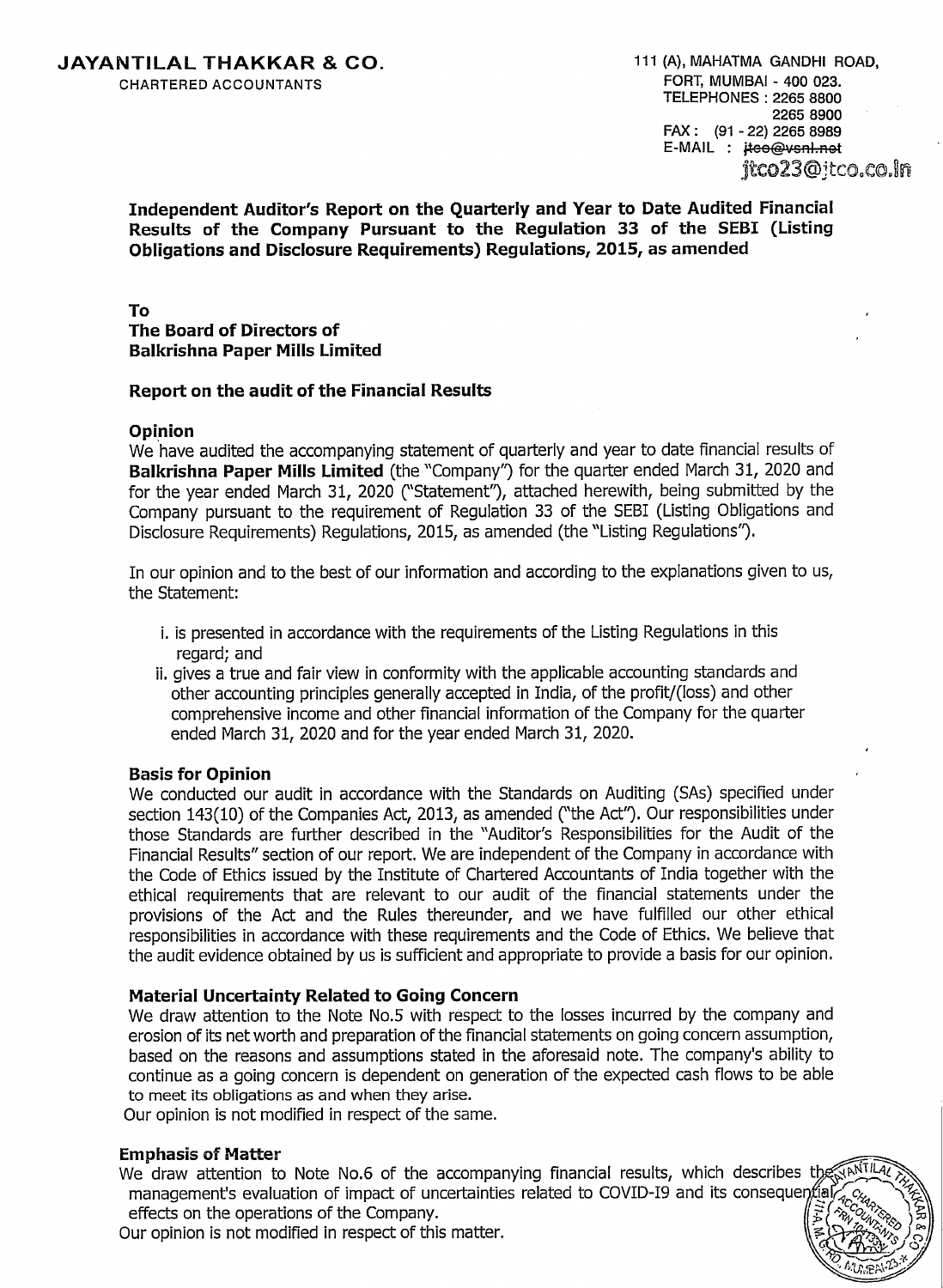# **Management's Responsibilities for the Financial Results**

The Statement has been prepared on the basis of the annual financial statements. The Board of Directors of the Company are responsible for the preparation and presentation of the Statement that gives <sup>a</sup> true and fair view of the net profit and other comprehensive loss of the Company and other financial information in accordance with the applicable accounting standards prescribed under Section 133 of the Act read with relevant rules issued thereunder and other accounting principles generally accepted in India and in compliance with Regulation <sup>33</sup> of the Listing Regulations. This responsibility also includes maintenance of adequate accounting records in accordance with the provisions of the Act for safeguarding of the assets of the Company and for preventing and detecting frauds and other irregularities; selection and application of appropriate accounting policies; making judgments and estimates that are reasonable and prudent; and the design, implementation and maintenance of adequate internal financial controls, that were operating effectively for ensuring the accuracy and completeness of the accounting records, relevant to the preparation and presentation of the Statement that give <sup>a</sup> true and fair view and are free from material misstatement, whether due to fraud or error.

In preparing the Statement, the Board of Directors are responsible for assessing the Company's ability to continue as <sup>a</sup> going concern, disclosing, as applicable, matters related to going concern and using the going concern basis of accounting unless the Board of Directors either intends to liquidate the Company or to cease operations, or has no realistic alternative but to do so.

The Board of Directors are also responsible for overseeing the Company's financial reporting process.

#### **Auditor's Responsibilities for the Audit ofthe Financial Results**

Our objectives are to obtain reasonable assurance about whether the Statement as <sup>a</sup> whole is free from material misstatement, whether due to fraud or error, and to issue an auditor's report that includes our opinion. Reasonable assurance is <sup>a</sup> high level of assurance but is not <sup>a</sup> guarantee that an audit conducted in accordance with SAs will always detect <sup>a</sup> material misstatement when it exists. Misstatements can arise from fraud or error and are considered material if, individually or in the aggregate, they could reasonably be expected to influence the economic decisions of users taken on the basis of the Statement.

As part of an audit in accordance with SAs, we exercise professional judgment and maintain professional skepticism throughout the audit. We also:

- Identify and assess the risks of material misstatement of the Statement, whether due to fraud or error, design and perform audit procedures responsive to those risks, and obtain audit evidence that is sufficient and appropriate to provide <sup>a</sup> basis for our opinion. The risk of not detecting a material misstatement resulting from fraud is higher than for one resulting from error, as fraud may involve collusion, forgery, intentional omissions, misrepresentations, or the override of internal control.

- Obtain an understanding of internal control relevant to the audit in order to design audit procedures that are appropriate in the circumstances. Under Section 143(3)(i) of the Act, we are also responsible for expressing our opinion on whether the company has adequate internal financial controls with reference to financial statements in place and the operating effectiveness of such controls.

- Evaluate the appropriateness of accounting policies used and the reasonableness of accounting estimates and related disclosures made by the Board of Directors.

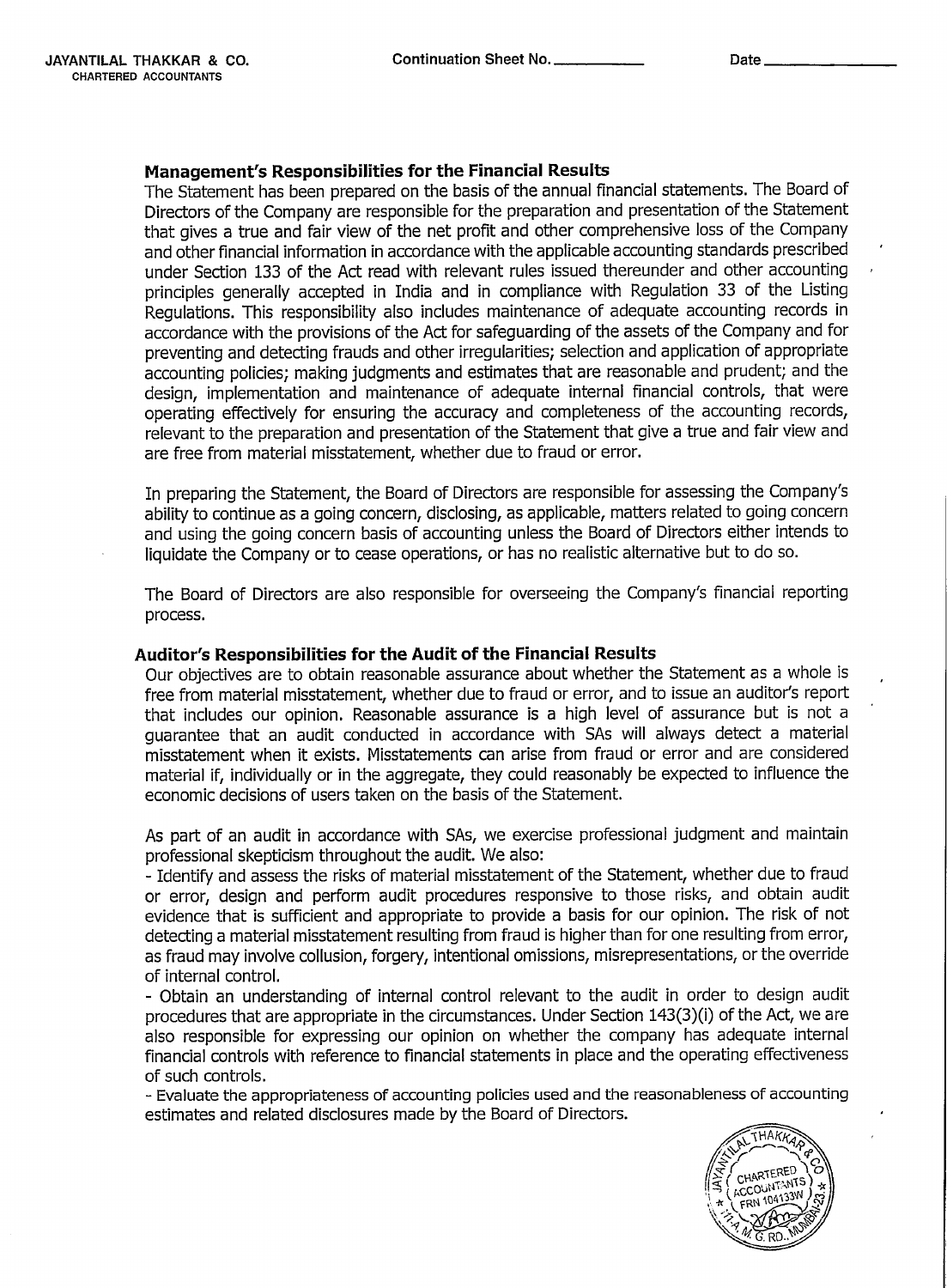- Conclude on the appropriateness of the Board of Directors' use of the going concern basis of accounting and, based on the audit evidence obtained, whether <sup>a</sup> material uncertainty exists related to events or conditions that may cast significant doubt on the Company's ability to continue as <sup>a</sup> going concern. If we conclude that <sup>a</sup> material uncertainty exists, we are required to draw attention in our auditor's report to the related disclosures in the financial results or, if such disclosures are inadequate, to modify our opinion. Our conclusions are based on the audit evidence obtained up to the date of our auditor's report. However, future events or conditions may cause the Company to cease to continue as <sup>a</sup> going concern.

- Evaluate the overall presentation, structure and content of the Statement, including the disclosures, and whether the Statement represents the underlying transactions and events in <sup>a</sup> manner that achieves fair presentation.

We communicate with those charged with governance regarding, among other matters, the planned scope and timing of the audit and significant audit findings, including any significant deficiencies in internal control that we identify during our audit.

We also provide those charged with governance with <sup>a</sup> statement that we have complied with relevant ethical requirements regarding independence, and to communicate with them all relationships and other matters that may reasonably be thought to bear on our independence, and where applicable, related safeguards.

## **Other Matter**

The Statement includes the results for the quarter ended March 31, 2020 being the balancing figure between the audited figures in respect of the full financial year ended March 31, 2020 and the published unaudited year-to-date figures up to the third quarter of the current financial year, which were subjected to <sup>a</sup> limited review by us, as required under the Listing Regulations.



**PLACE: Mumbai DATE: <sup>170</sup> July,2020** For **JAYANTILAL THAKKAR & CO. CHARTERED ACCOUNTANTS {FIRM REG. NO. 104133W)**

*/Q-wka.*

*~ <sup>r</sup>* **VIRAL A. MERCHANT PARTNER MEMBERSHIP NO. <sup>116279</sup> UDIN:20116279AAAA AU6778**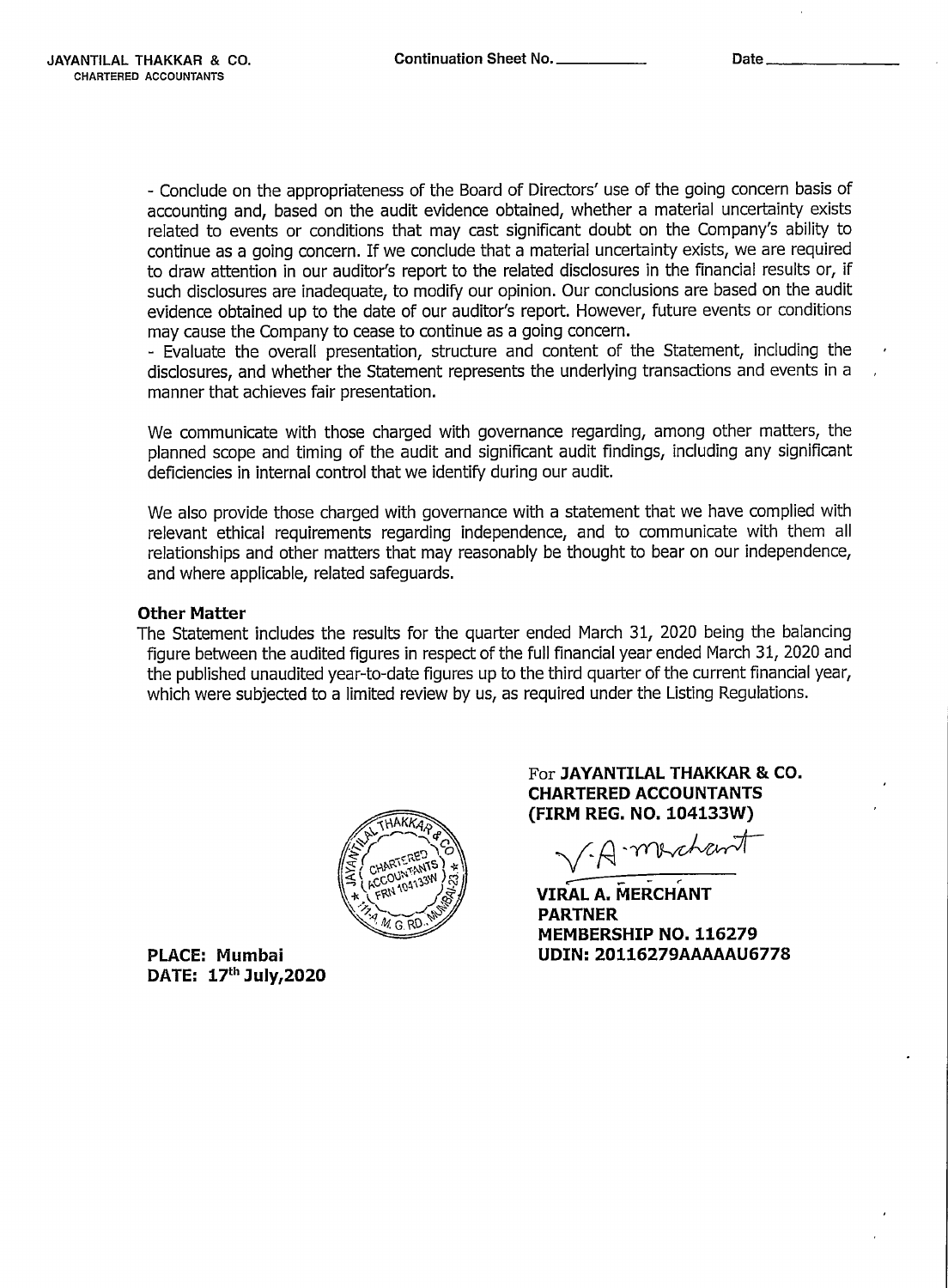# **Balkrirhna Paper fillr Limited**

**Regd. Office :A/7, Trade World,** Kamala **City, Senapati** Ba **pat Marg, Lower Pa rel (W),** Mumbai **-400013,** Maharashtra. Phone: **022-61207900, Fax: 022-61207999,** Email: opsingh@bpml.in, CIN : **L21098MH2013PLC244963 Website : www.bpml.in FINANCIAL RESULTS** FOR THE **QUARTER AND YEAR ENDED 31ST MARCH , 2020**

|  |                                                                                  |                           |            |                           |            | (Rs. in Lakhs) |  |
|--|----------------------------------------------------------------------------------|---------------------------|------------|---------------------------|------------|----------------|--|
|  |                                                                                  | <b>QUARTER ENDED</b>      |            |                           |            | YEAR ENDED     |  |
|  | <b>PARTICULARS</b>                                                               | 31/03/2020                | 31/12/2019 | 31/03/2019                | 31/03/2020 | 31/03/2019     |  |
|  |                                                                                  | Audited (refer<br>note 4) | Unaudited  | Audited (refer<br>note 4) | Audited    | Audited        |  |
|  | 1. Revenue :                                                                     |                           |            |                           |            |                |  |
|  | a) Revenue from Operations                                                       | 4,889.46                  | 5,325.14   | 4,727.41                  | 19,610.59  | 21,434.62      |  |
|  | b) Other Income                                                                  | (126.93)                  | 46.45      | 0.35                      | 22.09      | 10.73          |  |
|  | <b>Total Revenue</b>                                                             | 4,762.53                  | 5,371.59   | 4,727.76                  | 19,632.68  | 21,445.35      |  |
|  | 2. Expenses                                                                      |                           |            |                           |            |                |  |
|  | a) Cost of materials consumed                                                    | 2,876.42                  | 3,168.72   | 3,321.86                  | 11,767.98  | 14,067.09      |  |
|  | b) Purchase of Stock- in- trade                                                  |                           |            |                           |            |                |  |
|  | c) Changes in inventories of Finished goods, Work-in-progress and Stock-in-trade | (7.71)                    | (229.34)   | (121.08)                  | (4.95)     | 4.68           |  |
|  | d) Employee Benefits Expenses                                                    | 289.78                    | 319.36     | 331.03                    | 1,225.41   | 1,348.78       |  |
|  | e) Finance Costs                                                                 | 271.69                    | 279.89     | 365.56                    | 1,286.29   | 1,435.45       |  |
|  | f) Depreciation and Amortisation expense                                         | 164.75                    | 166.70     | 162.74                    | 662.11     | 660.89         |  |
|  | g) Other Expenses                                                                |                           |            |                           |            |                |  |
|  | (i) Power & Fuel                                                                 | 955.86                    | 1,114.03   | 834.92                    | 3,812.45   | 3,678.40       |  |
|  | (ii) Others                                                                      | 1,162.40                  | 1,125.10   | 1,079.13                  | 4,153.58   | 4,613.97       |  |
|  | <b>Total Expenses</b>                                                            | 5,713.19                  | 5,944.46   | 5,974.16                  | 22,902.87  | 25,809.26      |  |
|  | 3. Profit / (Loss) before tax (1-2)                                              | (950.66)                  | (572.87)   | (1, 246.40)               | (3,270.19) | (4,363.91)     |  |
|  | 4 Tax expenses                                                                   |                           |            |                           |            |                |  |
|  | a) Current tax                                                                   |                           |            |                           |            |                |  |
|  | b) Tax Adjustment for earliar years                                              | (10.97)                   |            |                           | (11.59)    |                |  |
|  | c) Deferred tax                                                                  | 62.03                     | 34.33      | 48.77                     | 197.43     | (140.01)       |  |
|  | 5. Net Profit/ (Loss) for the period (3-4)                                       | (1,001.72)                | (607.20)   | (1, 295.17)               | (3,456.03) | (4,223.90)     |  |
|  | 6. Other comprehensive Income (OCI)                                              |                           |            |                           |            |                |  |
|  | i) items that will be reclassified to Profit and Loss (net of tax)               |                           |            |                           |            |                |  |
|  | ii) items that will not be reclassified to Profit and Loss (net of tax)          | 1.78                      | (1.56)     | 13.68                     | (13.01)    | 10.00          |  |
|  | 7. Total comprehensive income for the period $(5 + 6)$                           | (999.94)                  | (608.76)   | (1, 281.49)               | (3,469.04) | (4, 213.90)    |  |
|  | 8. Paid up Equity Share Capital (face value of Rs 10/- per share)                | 1,073.98                  | 1,073.98   | 1,073.98                  | 1,073.98   | 1,073.98       |  |
|  | 9. Other Equity (excluding revaluation reserve)                                  |                           |            |                           | (7,868.30) | (4,399.26)     |  |
|  | 10. Earnings per share (EPS) of Rs.10/- each (not annualised)                    |                           |            |                           |            |                |  |
|  | - Basic Rs.                                                                      | (9.33)                    | (5.65)     | (12.06)                   | (32.18)    | (39.33)        |  |
|  | - Diluted Rs.                                                                    | (9.33)                    | (5.65)     | (12.06)                   | (32.18)    | (39.33)        |  |
|  |                                                                                  |                           |            |                           |            |                |  |

**NOTES: -**

1. The above results were reviewed by the Audit Committee and approved by the Board of Directors at its meeting held on 17th July, 2020.

2. The Company has adopted Ind AS-116 "Leases "effective 1st April,2019 as notified by the Ministry of Corporate Affairs ( MCA) and applied the Standard to its leases. The impact of adoption of Ind AS-116 on the financials forthe quarter is not material.

3. The Company has identified Paper & Paper Board Business as its only primary reportable segment in accordance with the requirements of Ind AS- 108, 'Operating Segments'. Accordingly, no separate segment information has been provided.

4. The figures of the quarter ended 31st March, <sup>2020</sup> and 31st March, <sup>2019</sup> are balancing figures between the audited figures in respect of the full financial year and the published year to date figures upto the third quarter of the relevant financial year.

5. Company has undertaken various measures to improve its performance, such improvement in capacity utilization, improvement quality, reduction in cost, production of different product mix to get bettervalue addition etc., all these will lead to improved profitability. Management is confident that with all these measures undertaken will result in improved future cash flows, thereby company will be in <sup>a</sup> position to fulfill its obligation without any difficulty. Accordingly financial statement has been prepared on going concern basis.

6. Pursuant to outbreak of coronavirus disease (COVID-19) worldwide and its declaration as global pandemic, the Government of India declared lockdown on March 24, <sup>2020</sup> , followed by several restrictions imposed by the Governments across the globe on the travel, goods movement and transportation considering public health and safety measures, which had some impact on the Company's supply chain during March, 2020. The Company's closely monitoring the impact of the pandemic on all aspects of its<br>business, including how it will impact its customers, empl business, including how it will impact its customers, employees, vendors etc. The management has exercised due care, in concluding on significant accounting judgments and results as of and for the year ended 31st March, 2020.

| business, including how it will impact its customers, employees, vendors etc. The management has exercised due care, in concluding on significant accounting judgments and        |                 |    |                                    |
|-----------------------------------------------------------------------------------------------------------------------------------------------------------------------------------|-----------------|----|------------------------------------|
| Jestimates, inter-alia, recoverability of receivables, inventory, based on the information available to date, both internal and external, while preparing the Company's financial |                 |    |                                    |
| results as of and for the year ended 31st March, 2020.                                                                                                                            |                 |    |                                    |
|                                                                                                                                                                                   |                 |    |                                    |
| 7. Previous period's figures have been reclassified, wherever peressary to correspond with those of the current-petider,                                                          |                 |    |                                    |
|                                                                                                                                                                                   |                 |    |                                    |
|                                                                                                                                                                                   |                 | cn | For Balkrishna Paper Mills Limited |
|                                                                                                                                                                                   | CHARTERED       |    | yone                               |
|                                                                                                                                                                                   | · I ACCOUNTANTS |    |                                    |
| Place: Mumbai                                                                                                                                                                     |                 |    | 'Anuraa R¶oddar                    |
| <b>IDated: 17th July 2020</b>                                                                                                                                                     |                 |    | Chairman & Managing Director       |
|                                                                                                                                                                                   |                 |    |                                    |
|                                                                                                                                                                                   |                 |    |                                    |
|                                                                                                                                                                                   |                 |    |                                    |

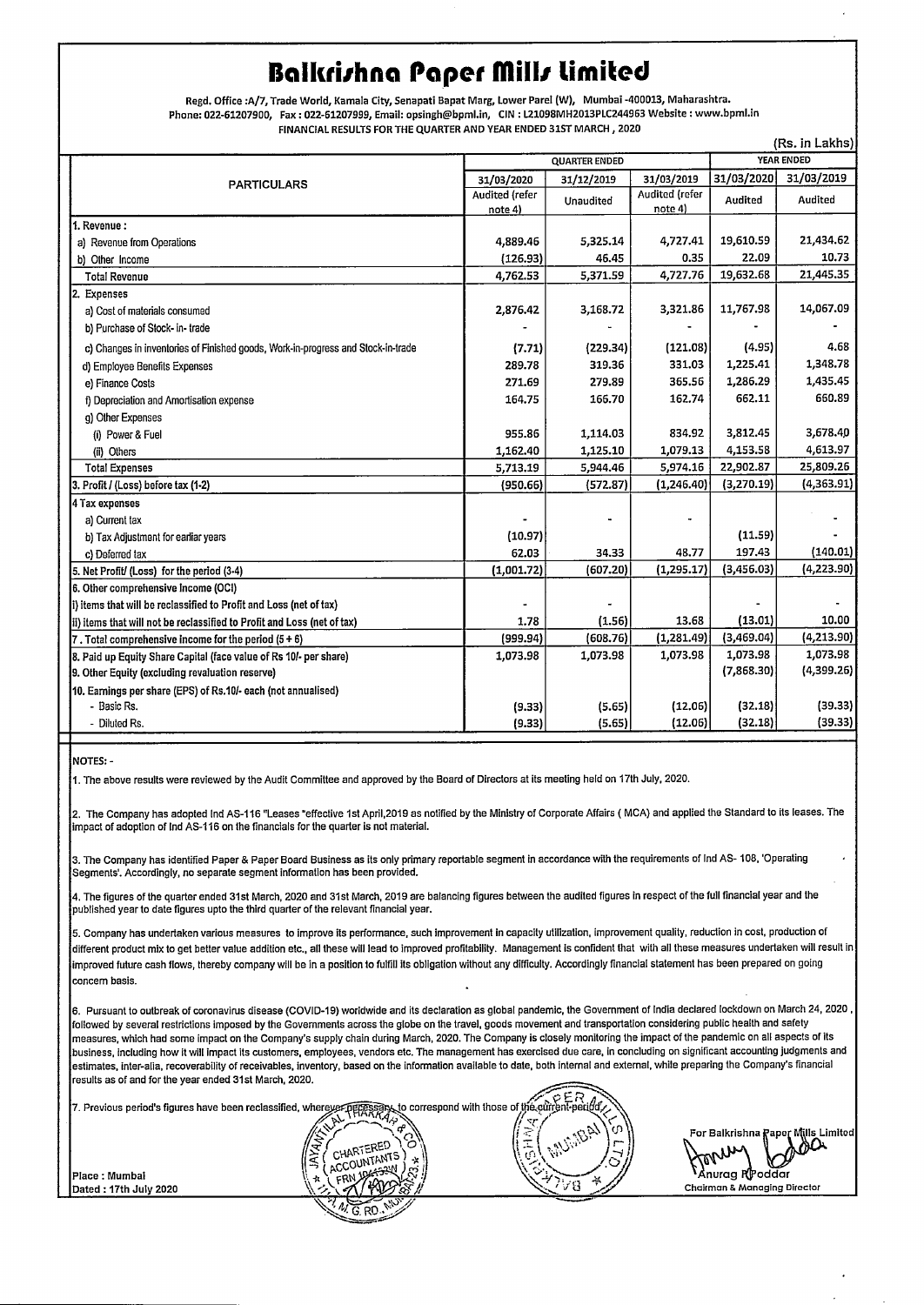#### Statement of Assets and Liabilities

| Particulars                                            | As at March<br>31, 2020 | As at March<br>31, 2019 |
|--------------------------------------------------------|-------------------------|-------------------------|
|                                                        | Audited                 | Audited                 |
| <b>ASSETS</b>                                          |                         |                         |
| 1 Non-current assets                                   |                         |                         |
| a. Property, plant and equipment                       | 14534.13                | 14,929.15               |
| b. Capital work-in-progress                            | 83.05                   | 301.72                  |
| c. Intangible assets                                   | 4.22                    | 9.82                    |
| d. Right of use assets                                 | 28.08                   |                         |
| e. Financial assets                                    |                         |                         |
| (i) Non-current investments                            |                         |                         |
| (ii) Loans                                             |                         |                         |
| (iii) Other financial assets                           | 150.83                  | 348.26                  |
| f. Non current tax assets (net)                        | 5.25                    | 89.16                   |
| g. Other non current assets                            | 11.52                   | 12.26                   |
|                                                        |                         |                         |
| Total non-current assets                               | 14817.08                | 15,690.37               |
| 2 Current assets                                       |                         |                         |
| a. Inventories                                         | 2614.68                 | 2,817.84                |
| b. Financial assets                                    |                         |                         |
| (i) Investments                                        |                         |                         |
|                                                        | 1137.41                 |                         |
| (ii) Trade receivables                                 |                         | 1,573.53<br>12.49       |
| (iii) Cash and cash equivalents                        | 11.00                   |                         |
| (iv) Bank balance other than (iii) above               | 10.00                   | 10.00                   |
| (v) loans                                              |                         | 45.89                   |
| (vi) Other financial assets                            | 474.87<br>534.44        | 618.57                  |
| c. Other current assets<br><b>Total current assets</b> | 4782.40                 |                         |
| <b>Total assets</b>                                    | 19599.48                | 5,078.32<br>20,768.69   |
|                                                        |                         |                         |
| <b>EQUITY AND LIABILITIES</b>                          |                         |                         |
| 1 Equity                                               |                         |                         |
| a. Equity share capital                                | 1073.98                 | 1,073.98                |
| b. Other equity                                        | (7,868.30)              | (4,399.26)              |
|                                                        |                         |                         |
| Total equity                                           | (6,794.32)              | (3,325.28)              |
| 2 Ligiblities                                          |                         |                         |
| Non-current liabilities                                |                         |                         |
| (i) Borrowings                                         | 14,453.57               | 9,718.48                |
| (ii) Lease Liability                                   | 23.18                   |                         |
| (iii) Other financial iabilities                       | 624.53                  | 726.13                  |
| (iv) Deferred tax liabilities (Net)                    | 2,078.23                | 1,885.37                |
| (v) Provisions                                         | 58.44                   | 46.79                   |
| Total non -current liabilities                         | 17,237.95               | 12,376.77               |
|                                                        |                         |                         |
| <b>3 Current liabilities</b>                           |                         |                         |
| a. Financial liaiblities                               |                         |                         |
| (i) Borrowings                                         | 1,739.56                | 3,727.94                |
| (ii) Lease Liability                                   | 6.11                    |                         |
| (iii) Trade payables                                   |                         |                         |
| a) Total outstanding dues of micro                     |                         |                         |
| enterprises and small enterprises                      | 62.68                   | 128.77                  |
| b) Total outstanding dues other than (ii)              |                         |                         |
| (a) above                                              | 5,224.81                | 6,215.29                |
| (iv) Other financial liabilities                       | 1,967.85                | 1,442.67                |
| b. Other current liabilities                           | 84.26                   | 139.23                  |
| c. Provisions                                          | 70.58                   | 63.30                   |
| d. Current tax liabilities                             |                         |                         |
| <b>Total current liabilities</b>                       | 9,155.85                | 11,717.20               |
| <b>Total liabilities</b>                               | 26,393.80               | 24,093.97               |
| <b>Total equity and liabilities</b>                    | 19,599.48               | 20,768.69               |
|                                                        |                         |                         |